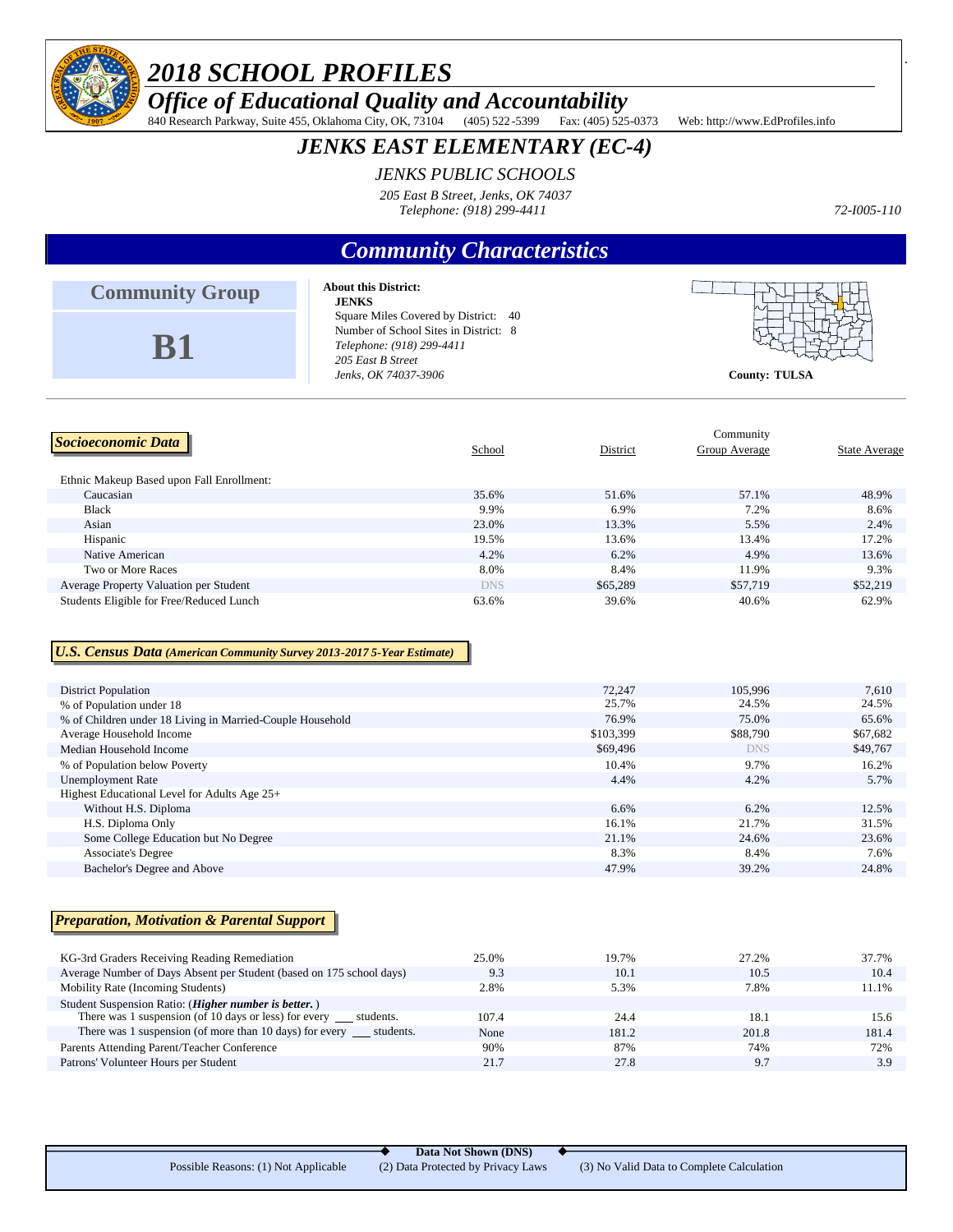# *2017-18 School Educational Process*

| <b>Classroom &amp; Administration Characteristics</b>          |          |          | Community     |               |
|----------------------------------------------------------------|----------|----------|---------------|---------------|
|                                                                | School   | District | Group Average | State Average |
|                                                                |          |          |               |               |
| <b>Fall Enrollment</b>                                         | 1,611    | 12,319   | 18,087        | 1,291         |
| Average Enrollment throughout the Year (ADM)                   | 1,611    | 12,320   | 18,012        | 1,280         |
| % of Students Identified as Gifted/Talented                    | DNS      | 17.2%    | 18.6%         | 13.9%         |
| % of Students as English Language Learners (ELL)               | 33.3%    | 12.9%    | 5.7%          | 8.0%          |
| % of Students in Special Education                             | 14.0%    | 17.2%    | 14.4%         | 16.1%         |
| Non-Special Ed. Teachers (Based on Full Time Equivalent, FTE): |          |          |               |               |
| Number of Teachers                                             | 83.7     | 588.4    | 850.2         | 68.4          |
| Average Salary (w/ Fringe)                                     | \$49,836 | \$48,582 | \$46,889      | \$45,964      |
| % of Teachers with Advanced Degree(s)                          | 20.6%    | 25.5%    | 25.8%         | 25.5%         |
| Average Years of Experience                                    | 13.5     | 11.2     | 11.4          | 12.3          |
| Special Education Teachers (FTE)                               | 10.2     | 103.3    | 132.4         | 8.2           |
| Counselors (FTE)                                               | 3.0      | 25.5     | 41.2          | 2.9           |
| Other Certified Professional Staff (FTE)                       | 16.7     | 85.2     | 99.5          | 6.3           |
| Administrators (FTE)                                           | 4.0      | 47.0     | 72.3          | 6.7           |
| Teachers per Administrator                                     | 23.5     | 14.7     | 13.6          | 11.4          |
| Average Salary (w/ Fringe) per Administrative FTE              | \$81,245 | \$92,134 | \$84,262      | \$80,719      |

### *High School Curriculum (Only for HS with 12th Grade)*

| % of Juniors & Seniors Taking Career-Tech Offered Courses      | <b>DNS</b> | 44.5% | 40.0% | 49.4% |
|----------------------------------------------------------------|------------|-------|-------|-------|
| % of HS Graduates Completing Regents' College-Bound Curriculum | <b>DNS</b> | 96.0% | 79.8% | 79.6% |
| Average HS Course Offerings by Site                            |            |       |       |       |
| Non-electives:                                                 |            |       |       |       |
| Fine Arts                                                      | <b>DNS</b> | 30.0  | 24.1  | 8.1   |
| Science                                                        | <b>DNS</b> | 19.0  | 14.6  | 6.1   |
| <b>Mathematics</b>                                             | <b>DNS</b> | 13.0  | 10.3  | 5.4   |
| <b>Computer Education</b>                                      | <b>DNS</b> | 6.0   | 7.2   | 3.2   |
| <b>Social Studies</b>                                          | <b>DNS</b> | 20.0  | 14.0  | 6.8   |
| English Language Arts (ELA)                                    | <b>DNS</b> | 7.0   | 8.3   | 5.2   |
| World Languages                                                | <b>DNS</b> | 23.0  | 14.7  | 2.4   |
| Electives                                                      | <b>DNS</b> | 49.0  | 38.3  | 15.5  |
| <b>Total Number of Courses Offered</b>                         | DNS        | 167.0 | 131.3 | 52.6  |

#### *Sources of District Revenues (All Funds)*

| District                                                     | 61.1%  | 53.6% | 41.5% |
|--------------------------------------------------------------|--------|-------|-------|
| County                                                       | 2.6%   | 3.0%  | 2.7%  |
| <b>State Dedicated</b>                                       | 5.3%   | 6.5%  | 7.5%  |
| State Appropriated                                           | 25.7%  | 30.7% | 37.6% |
| Federal                                                      | 5.2%   | 6.3%  | 10.7% |
| Estimated % of Bonding Capacity Utilized (Estimate of Needs) | 106.7% | 88.1% | 61.9% |

### *District Expenditures (Bond Funds Excluded)*

Ĭ

|                                   | District |                               | <b>Community Group</b> |         | <b>State</b> |         |
|-----------------------------------|----------|-------------------------------|------------------------|---------|--------------|---------|
|                                   | %        | $\frac{\text{S}}{\text{ADM}}$ | %                      | \$/ADM  | $\%$         | \$/ADM  |
| Instruction                       | 50.7%    | \$3,956                       | 54.0%                  | \$3,696 | 53.1%        | \$4,193 |
| <b>Instructional Support</b>      | $3.0\%$  | \$236                         | 3.8%                   | \$258   | $3.7\%$      | \$295   |
| <b>Student Support</b>            | 10.8%    | \$840                         | 8.7%                   | \$592   | 7.2%         | \$565   |
| School Administration             | $5.4\%$  | \$422                         | 5.6%                   | \$386   | 5.8%         | \$458   |
| <b>District Administration</b>    | $2.0\%$  | \$156                         | 1.9%                   | \$132   | $3.1\%$      | \$241   |
| District Support                  | $16.6\%$ | \$1,296                       | 18.0%                  | \$1,229 | 18.0%        | \$1,422 |
| Other                             | 11.5%    | \$896                         | 8.1%                   | \$553   | $9.1\%$      | \$716   |
| Total                             |          | \$7,800                       |                        | \$6,846 |              | \$7,891 |
| Debt Service in Addition to Above |          | \$2,138                       |                        | \$1,526 |              | \$1,018 |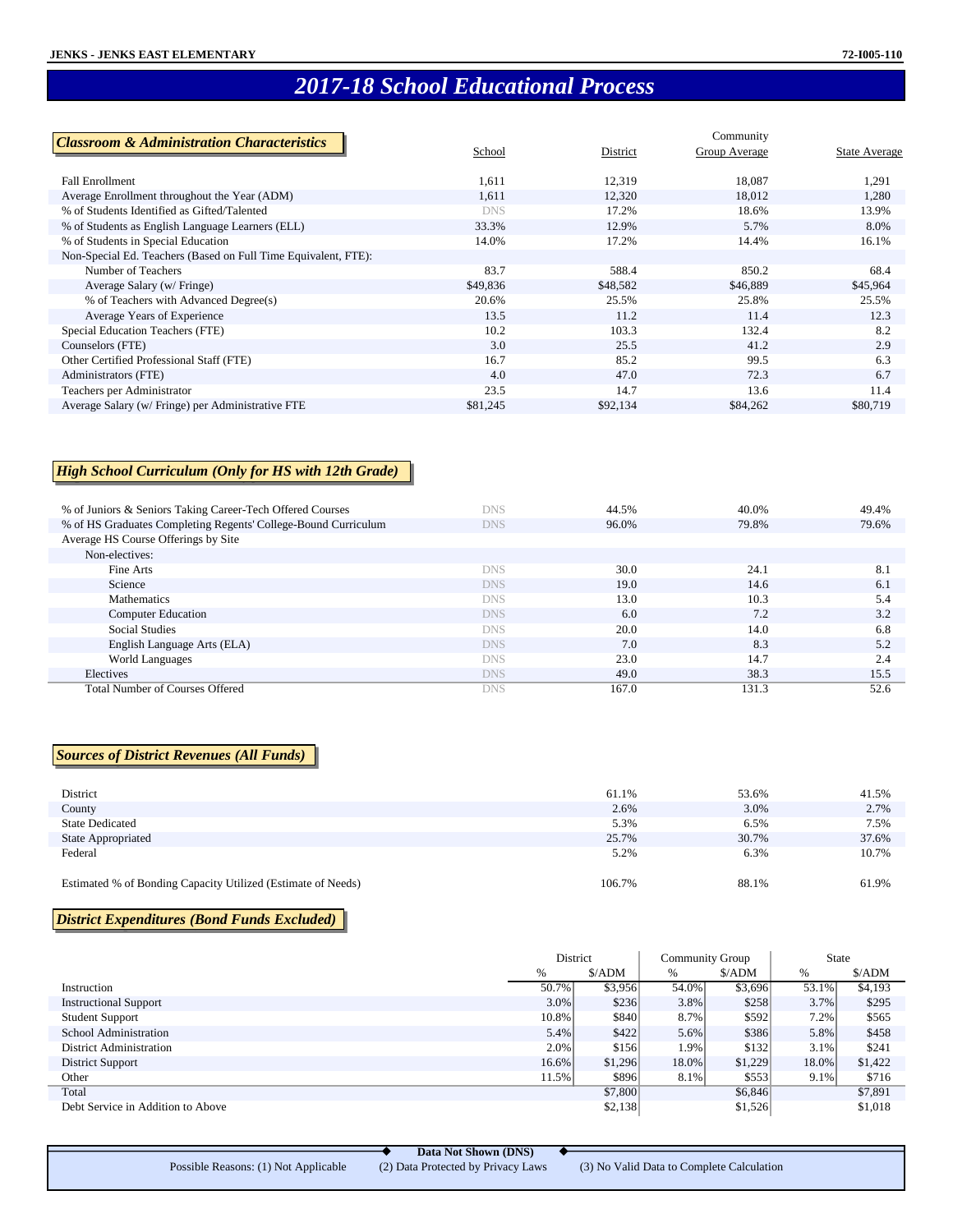## *2017-18 Student Performance (Regular Education Students, Full Academic Year at This Site)*



*The state of Oklahoma adopted much higher performance standards in 2017. The test results are therefore not comparable to those from previous years.*